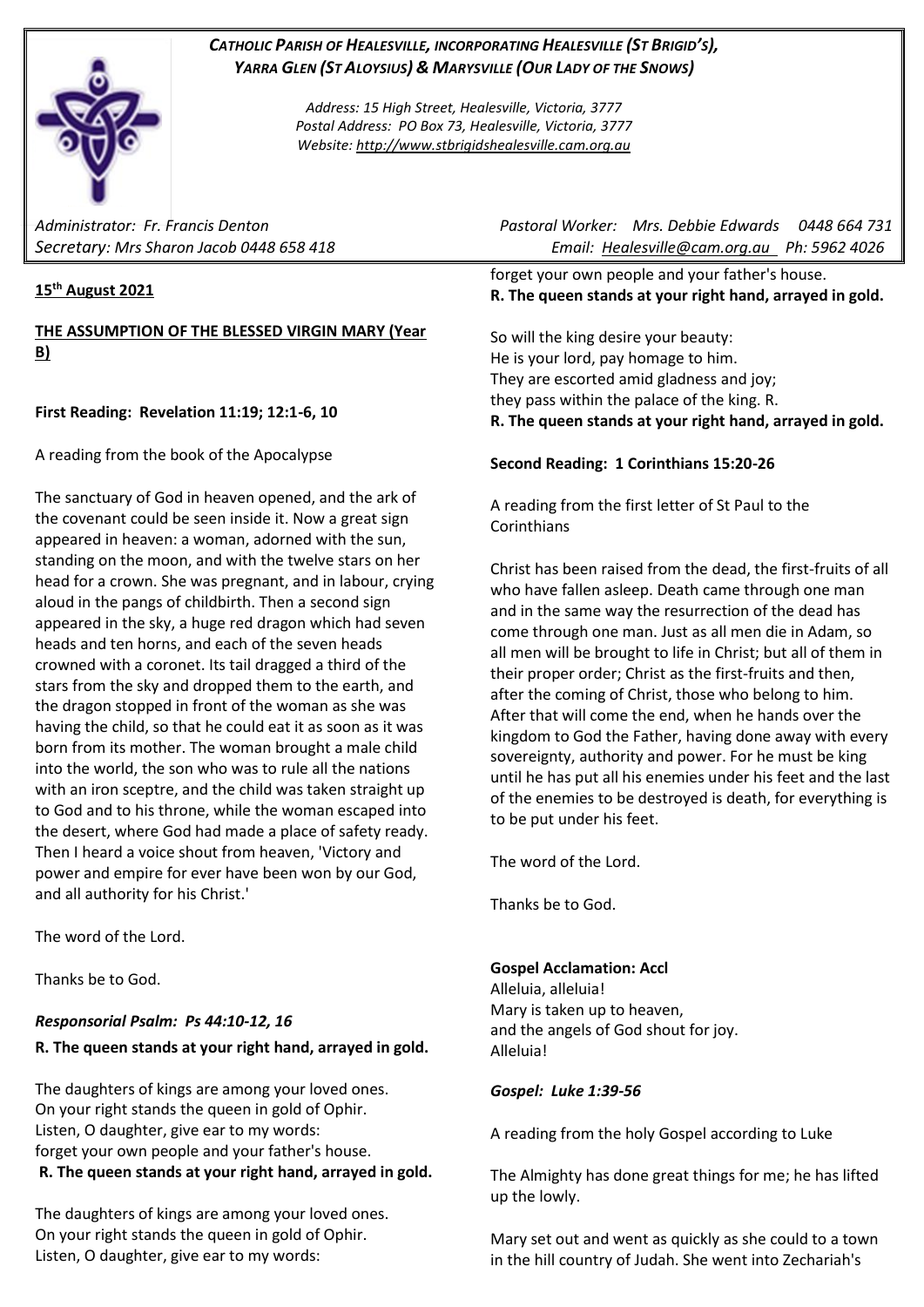house and greeted Elizabeth. Now as soon as Elizabeth heard Mary's greeting, the child leapt in her womb and Elizabeth was filled with the Holy Spirit. She gave a loud cry and said, 'Of all women you are the most blessed, and blessed is the fruit of your womb. Why should I be honoured with a visit from the mother of my Lord? For the moment your greeting reached my ears, the child in my womb leapt for joy. Yes, blessed is she who believed that the promise made her by the Lord would be fulfilled.'

And Mary said:

'My soul proclaims the greatness of the Lord and my spirit exults in God my saviour;

because he has looked upon his lowly handmaid.

Yes, from this day forward all generations will call me blessed,

for the Almighty has done great things for me. Holy is his name,

and his mercy reaches from age to age for those who fear him.

He has shown the power of his arm,

he has routed the proud of heart.

He has pulled down princes from their thrones and exalted the lowly.

The hungry he has filled with good things, the rich sent empty away.

He has come to the help of Israel his servant, mindful of his mercy

- according to the promise he made to our ancestors of his mercy to Abraham and to his descendants for ever.'

Mary stayed with Elizabeth about three months and then went back home.

The Gospel of the Lord.

Praise to you, Lord Jesus Christ.

# **First Reading: Revelation 11:19; 12:1-6, 10**

A reading from the book of the Apocalypse

The sanctuary of God in heaven opened, and the ark of the covenant could be seen inside it. Now a great sign appeared in heaven: a woman, adorned with the sun, standing on the moon, and with the twelve stars on her head for a crown. She was pregnant, and in labour, crying aloud in the pangs of childbirth. Then a second sign appeared in the sky, a huge red dragon which had seven heads and ten horns, and each of the seven heads crowned with a coronet. Its tail dragged a third of the stars from the sky and dropped them to the earth, and the dragon stopped in front of the woman as she was having the child, so that he could eat it as soon as it was born from its mother. The woman brought a male child into the world, the son who was to rule all the nations with an iron sceptre, and the child was taken straight up to God and to his throne, while the woman escaped into the desert, where God had made a place of safety ready.

Then I heard a voice shout from heaven, 'Victory and power and empire for ever have been won by our God, and all authority for his Christ.'

The word of the Lord.

Thanks be to God.

#### *Responsorial Psalm: Ps 44:10-12, 16*

#### **R. The queen stands at your right hand, arrayed in gold.**

The daughters of kings are among your loved ones. On your right stands the queen in gold of Ophir. Listen, O daughter, give ear to my words: forget your own people and your father's house. **R. The queen stands at your right hand, arrayed in gold.**

The daughters of kings are among your loved ones. On your right stands the queen in gold of Ophir. Listen, O daughter, give ear to my words: forget your own people and your father's house. **R. The queen stands at your right hand, arrayed in gold.**

So will the king desire your beauty: He is your lord, pay homage to him. They are escorted amid gladness and joy; they pass within the palace of the king. R. **R. The queen stands at your right hand, arrayed in gold.**

#### **Second Reading: 1 Corinthians 15:20-26**

A reading from the first letter of St Paul to the Corinthians

Christ has been raised from the dead, the first-fruits of all who have fallen asleep. Death came through one man and in the same way the resurrection of the dead has come through one man. Just as all men die in Adam, so all men will be brought to life in Christ; but all of them in their proper order; Christ as the first-fruits and then, after the coming of Christ, those who belong to him. After that will come the end, when he hands over the kingdom to God the Father, having done away with every sovereignty, authority and power. For he must be king until he has put all his enemies under his feet and the last of the enemies to be destroyed is death, for everything is to be put under his feet.

The word of the Lord.

Thanks be to God.

#### **Gospel Acclamation: Accl**

Alleluia, alleluia! Mary is taken up to heaven, and the angels of God shout for joy. Alleluia!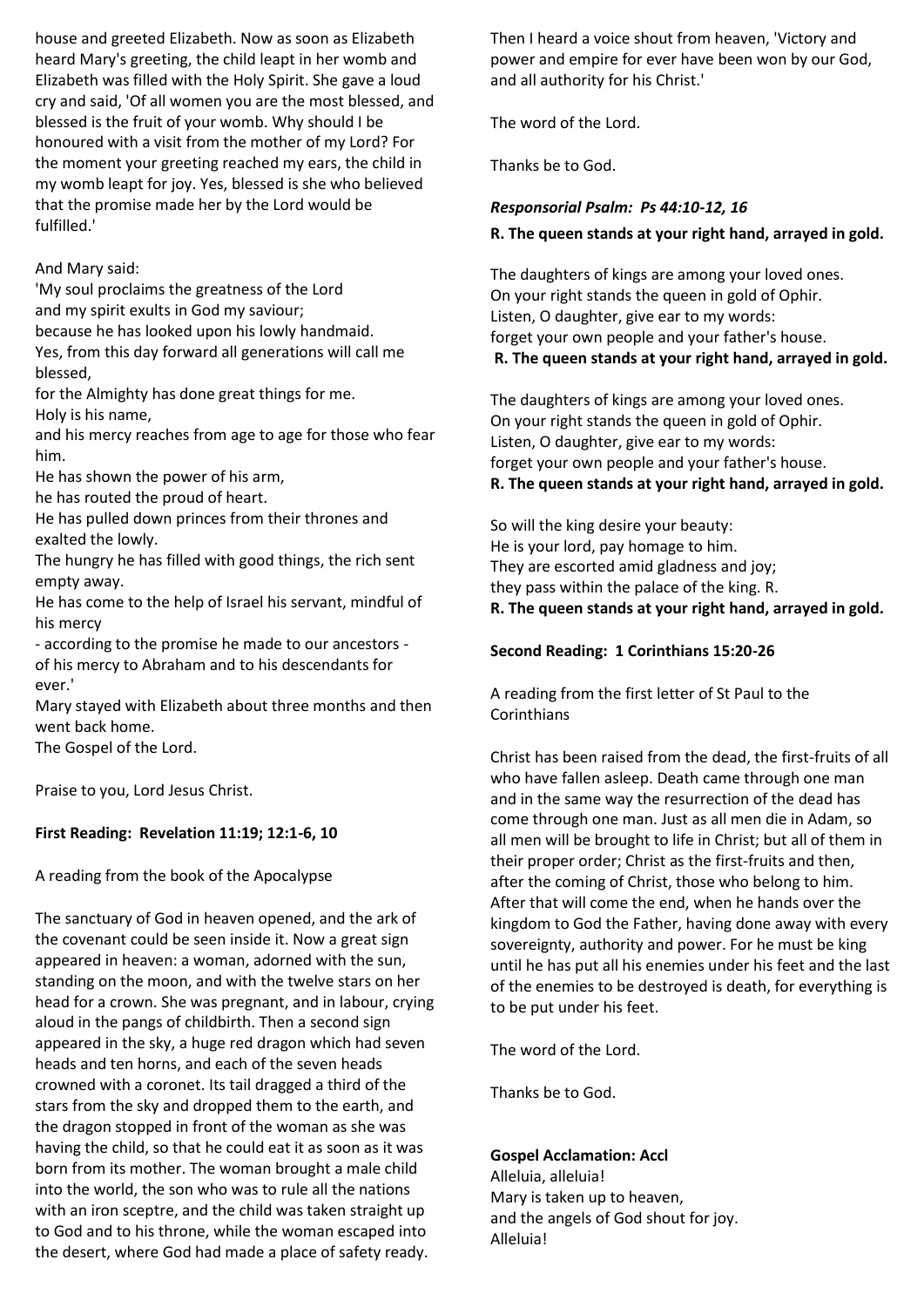#### *Gospel: Luke 1:39-56*

A reading from the holy Gospel according to Luke

The Almighty has done great things for me; he has lifted up the lowly.

Mary set out and went as quickly as she could to a town in the hill country of Judah. She went into Zechariah's house and greeted Elizabeth. Now as soon as Elizabeth heard Mary's greeting, the child leapt in her womb and Elizabeth was filled with the Holy Spirit. She gave a loud cry and said, 'Of all women you are the most blessed, and blessed is the fruit of your womb. Why should I be honoured with a visit from the mother of my Lord? For the moment your greeting reached my ears, the child in my womb leapt for joy. Yes, blessed is she who believed that the promise made her by the Lord would be fulfilled.'

And Mary said:

'My soul proclaims the greatness of the Lord and my spirit exults in God my saviour;

because he has looked upon his lowly handmaid.

Yes, from this day forward all generations will call me blessed,

for the Almighty has done great things for me. Holy is his name,

and his mercy reaches from age to age for those who fear him.

He has shown the power of his arm,

he has routed the proud of heart.

He has pulled down princes from their thrones and exalted the lowly.

The hungry he has filled with good things, the rich sent empty away.

He has come to the help of Israel his servant, mindful of his mercy

- according to the promise he made to our ancestors of his mercy to Abraham and to his descendants for ever.'

Mary stayed with Elizabeth about three months and then went back home.

The Gospel of the Lord.

Praise to you, Lord Jesus Christ.

Due to the lockdown, we are **not able to attend Mass** this week. Fr Francis will be recording Mass and it will be available on the you tube channel on Sunday morning. The link is accessible through St Brigid's Healesville's website, <http://www.stbrigidshealesville.cam.org.au/> or by searching St Brigid's Healesville on You Tube, or using the link: **<https://bit.ly/StBsHville>**

Thanksgiving: \$467.35 Presbytery: \$148.10 Peters Pence \$187.70

**St Brigid's Healesville, -4/7/21** Thanksgiving: \$516.05 Presbytery: \$165.55

**St Brigid's Healesville, -11/7/21** Thanksgiving: \$401.45 Presbytery: \$131.65

**St Brigid's Healesville, -1/8/21** Thanksgiving: \$512.00 Presbytery: \$262.50

**Our Lady of the Snows, Marysville 15th July 2021**  Thanksgiving: \$71.00

# **Rosters**

**15th August 2021: Reader:** V. Ireland **Cuppa:** M Jeffcott **Church cleaning:** Tony & Cath O'Halloran

# **22nd August 2021:**

**Reader:** L. Houlihan **Cuppa:** Volunteer **Church cleaning:** Catherine Saniga

**QR CODE APP** - Please download the Services Victoria app from the Apple App Store for iPhones [\(https://bit.ly/SBHCO\)](https://bit.ly/SBHCO), or the Google Play Store for Android phones [\(https://bit.ly/SBSAFE\)](https://bit.ly/SBSAFE). This will make check in a bit more efficient. Our Covid Marshall will be checking the 'ticks' so please remember to QR Code. Help is available for those who find this difficult to do.

# **St Brigid's Safeguarding Committee**

Child Protection is a major priority for our Parish, and the time has come for us to welcome a new committee to oversee our compliance with the extensive Catholic Church, Federal and State Government requirements in regard to this critical issue. The team will also be available to assist parishioners with anything related to safeguarding children, young adults and the vulnerable, so please feel free to approach any of the team with your questions or comments. The committee has already met to review our Safeguarding Policy, Parish Commitment Statement and Code of Conduct and to begin to work through the mandatory, extensive self-audit tool that will assist us to ensure that we, as a Parish, are keeping everyone as safe as possible. Members are renewing their training and becoming well-versed with current protocols, which are constantly under review. This is a big job, and we thank our committee for their generous commitment. Team members are all actively involved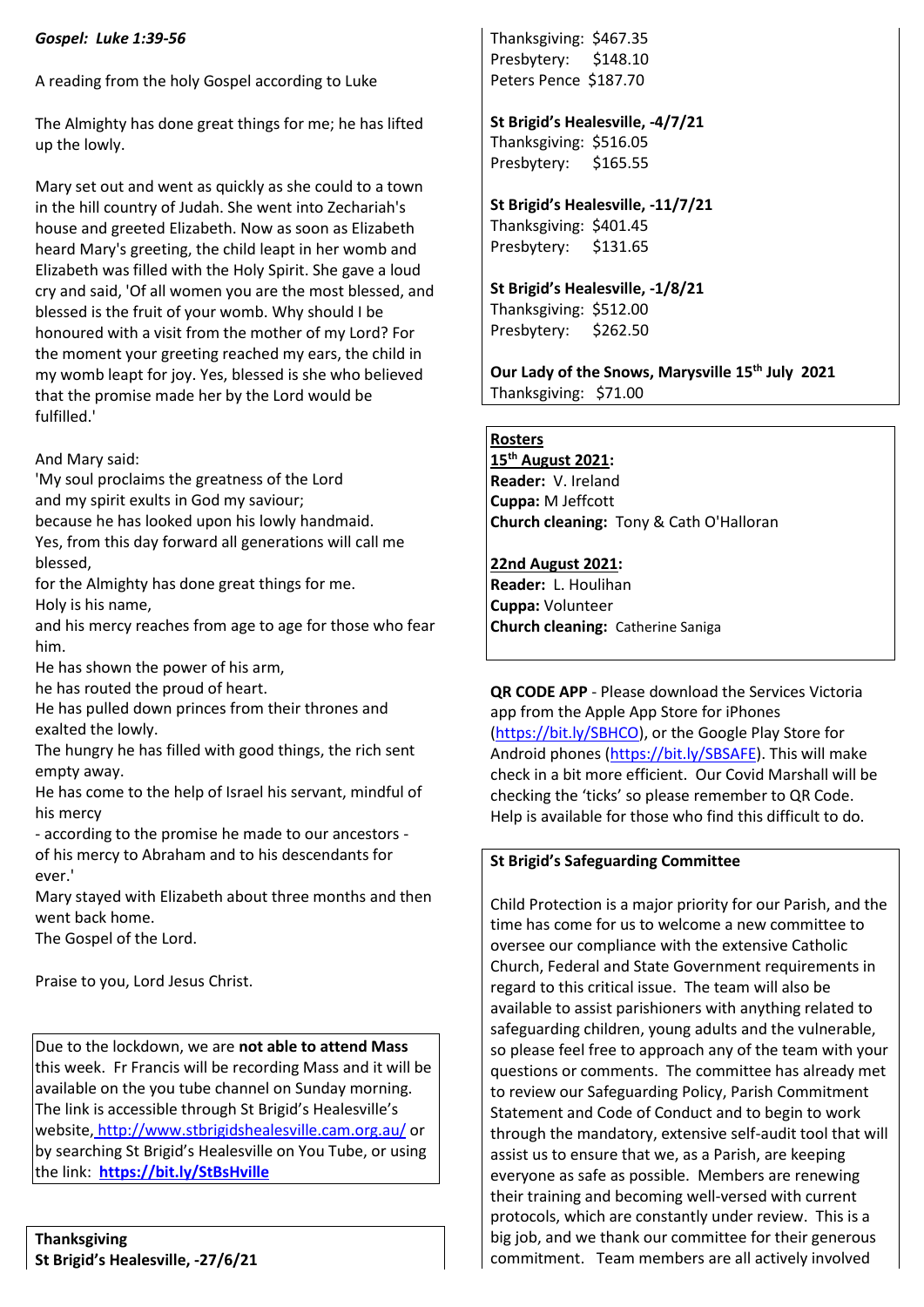within our Parish, and within the wider community, in roles that demand a high degree of awareness of keeping kids and the vulnerable safe. We are indeed blessed to have such a highly attuned and qualified group working for us and with us.

Team 2021 is: **Cath O'Halloran**, parishioner and a valued member of St Brigid's Primary teaching staff; **Debbie Edwards**, Parish Pastoral Worker, volunteer for the VCCEM, assisting with emergency pastoral support in times of disaster; **Fr Francis**, Parish Administrator; **John Barrett**, parishioner and Chair of the Lookout for Children group in Healesville; **Rod Hysted**, famous for achieving all things IT in our church, President of HICCI and working part-time in the Victorian Government Education System; **Sharon Jacob**, Parish Secretary, active volunteer for Stable One, caring for the homeless.

More news to follow!



Detail from Titian's *Assumption* (1515-1518) Basilica di Santa Maria Gloriosa dei Frari, Venice.

# **Solemnity of the Assumption of the Blessed Virgin Mary**

Last week we missed the 19<sup>th</sup> Sunday of Ordinary Time on account of the Solemnity of Mary Mackillop. This Sunday is the 15<sup>th</sup> of August and therefore the Solemnity of the Assumption of the Blessed Virgin Mary takes precedence over the Ordinary Sunday. This honours the doctrine that at the end of her natural life, Mary was *assumed* (or 'taken up') body and soul into heaven. The Gospels give us multiple accounts of Jesus' Ascension into heaven (which we celebrated on the  $6<sup>th</sup>$  August); by contrast there is no biblical account of the Assumption. The Fathers of the Church always

observed a closely affinity between the roles of Jesus and Mary in the economy of salvation, as the New Adam and New Eve who establish a new human family in the order of Grace. Just as Jesus ascended into heaven body and soul, it is fitting that Mary be granted the singular privilege of being spared bodily corruption and of sharing in the state of Christ's glorified body in heaven. The Assumption of Mary is the natural end for one who was conceived without sin and who, more so than any other human being, shared in the merits of Christ's work of Redemption.

Although faith in Our Lady's Assumption has been universally held in the Catholic and Orthodox Churches through the millennia, remarkably it was only officially defined as a Dogma in 1950 by Pope Pius XII. In his Apostolic Constitution, *Munificentissimus Deus,* Pius XII declared that "the Immaculate Mother of God, the ever Virgin Mary, having completed the course of her earthly life, was assumed body and soul into heavenly glory." The fact that this doctrine came to be defined so late in the Church's history should not mislead us into thinking it appeared as a doctrinal novelty in 1950.

The feast of the Assumption had been widely celebrated in both the liturgies of the Catholic and Orthodox Churches from at least the 5th century. In 600AD the Emperor Maurice in Constantinople had established the 15<sup>th</sup> August as the Feast Day of the Dormition or 'Sleep' (by which name the dogma is known in the Eastern Churches),. Fifty years later Rome followed suit further marking the day with a solemn procession in honour of Our Lady. The strongest documentary evidence for the feast of the Assumption appears in the sixth century. Saint John Damascene's (c.675-749AD) vigorous defence of this doctrine resulted in his title of "Doctor of the Assumption." He describes the bodily Assumption of Mary as a natural condition of her other privileges in the order of grace: "It was fitting that she, who had kept her virginity intact in childbirth, should keep her own body free from all corruption even after death." By the thirteen century the doctrine had acquired near-universal status, as is evident from the writings of saints Albert the Great, Thomas Aquinas and Bonaventure, and thereafter was normative in the devotional life of the Church. Icons, frescoes, altarpieces and devotional paintings of the Assumption abound from this point onward.

There is one other very important historical consideration in support of the Assumption. The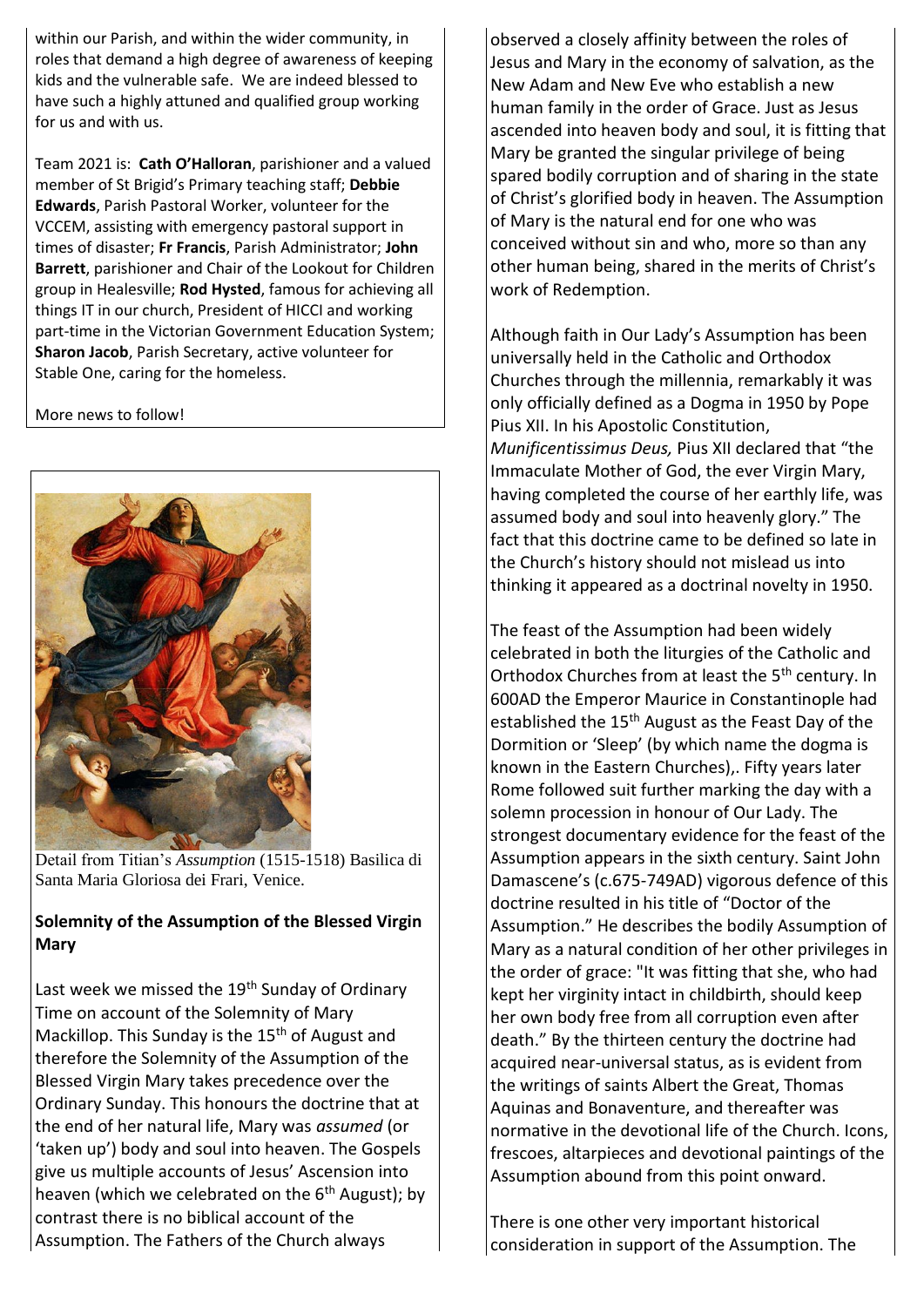evidence in not so much what we have, but what we *don't have* – namely there are no bodily relics of Mary! When we think of how immensely popular the cult of relics was in the early Church, and the fact that there are churches claiming the remains of virtually every saint known even from apostolic times, can you imagine how popular and revered a relic of Mary would be? And yet no church anywhere has ever claimed to have a relic of Mary. This is consistent with the doctrine that she was assumed *body and soul* into heaven.

Far from being a medieval myth, the dogma of the Assumption is the logically bound up in our faith in the Resurrection. Mary's Assumption anticipates the general resurrection of the dead which awaits all the faithful at the end of time. As Hugo Rahner explains "Our Lady's assumption...is therefore not so much an exception to the rule, but is more a fulfilling in advance of what is promised to the whole mystical body of Christ." We all look to Mary as a sign of the glory which we all hope to enjoy at the end of time at the general resurrection of the dead.

*Yours in Christ, Fr Francis Denton* 

# **Debbie's Thoughts**

Another lockdown was just announced. So I decided to have a shower. In the middle of the day. Because I could!

Standing under that beautiful warm water, I thought to myself how blessed I am. Warm water on tap, literally. More than one and a half minutes at my disposal. Enough shampoo and conditioner. A warm dry towel to greet me when the water goes off at my command. A warm bathroom to stand in while I get dry. If I had lived even a hundred years ago, I doubt whether I would be counting my blessings in the same way.

So, I'm going to share. Here are just a few of the joys that I have recently heard people tell me about with enthusiasm as I have been ringing around, or bumping in to all you fellow lockdowners along my way. "I built a giant, detailed bridge in Minecraft!" "Look at this video footage of my little granddaughter bouncing up and down on her 'jumpoline'. My daughter sent it to me by email." "I have written two short stories!" "I finally got in and cleaned out that drain! And what came out of it is

awesome soil, complete with the fattest, healthiest, happiest worms you've ever seen!" "I love my new great-grandson's name!" "My Black Tulip Magnolia is in flower, so pretty!" "We found the tent in the shed! We're camping in the back yard." "I can ride my bike now" "I got a Kit Kat at the shops!" "Yes Mrs Edwards, your prescription is ready." "My dog and I went for a walk today, I notice they're building a new drive-way down the road." "I cooked an awesome new breakfast slice this morning." "My tax refund turned up!!!" "My back is heaps better now." "Click and collect works great!" "I finally remembered to buy Gravox! We can have gravy again!". "I sat in the sun today. It was perfect outside." "I don't need any fillings! 6 months til I need to think about dentists again!" "The horrible smell in my car was the deodoriser I had bought because I thought it would make it fresher! I threw it out! Back to normal!" "I saw a helicopter!!!" "I finished my jigsaw puzzle!"

We are very good at turning to God when things are not going so well, but we do tend to coast a little in our conversations with him when everyday life is chugging along nicely and giant challenges seem far away for now. We know that God is always there for us when we call out in dismay, or in panic. As I usually remind the traumatised, he hears ever single prayer, no matter how softly it is whispered from the depths of our hearts. He answers each and every prayer. Sometimes the answer is 'yes!', sometimes it is 'no', and sometimes it is 'wait a little', (or a lot). We draw comfort from reaching out to God, especially when prayer is the last constructive thing we can think to do in a bad situation. Yet I often think of how much God appreciates us turning to him when things are going ok, or even really well, with just a little conversation about things that are actually going right! The anecdotes I have recounted mostly describe ordinary, little, unremarkable joys that we need to gather up and treasure for our own mental health's sake. Sharing them with someone else can feel even better, especially when so much of our conversation at the moment revolves around what we can and can't do. Life really is still wonderful! We all love to hear about what makes our friends happy. Each gesture of gratitude and appreciation builds relationships and contributes to our sense of selfworth. God is perfect, he actually needs nothing from us physically, but he also loves us and wants us to feel close to him. He encourages us to reach for him, gently and persistently drawing us ever more deeply into a genuine, loving relationship with